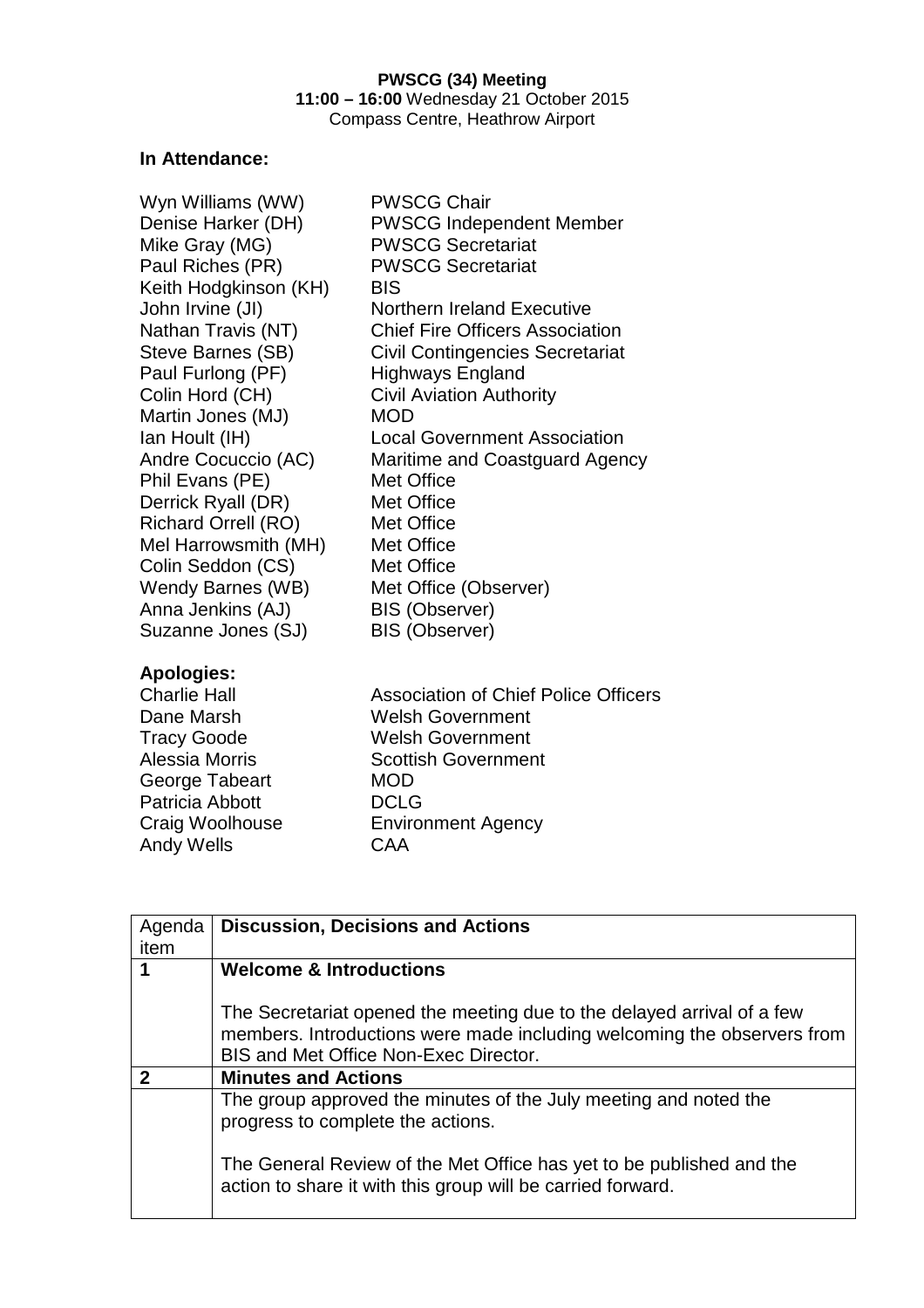| 3   | <b>Reports</b>                                                                                                                                                                                                                                                                                                                                                                                                                                                                                                                                     |  |
|-----|----------------------------------------------------------------------------------------------------------------------------------------------------------------------------------------------------------------------------------------------------------------------------------------------------------------------------------------------------------------------------------------------------------------------------------------------------------------------------------------------------------------------------------------------------|--|
| 3.1 | PWSCG Chair's Update - WW                                                                                                                                                                                                                                                                                                                                                                                                                                                                                                                          |  |
|     | WW gave a short update on activities since the last meeting.<br>Focus of the work has been on four key areas, namely the Spending<br>Review, the Interdepartmental Met Office Strategy Group, BBC, and the<br>PWSCG Assurance Group (PAG). WW had been kept informed of progress<br>on the Spending review and ensuring that the PWSCG arguments were<br>being put forward.                                                                                                                                                                        |  |
|     | WW had been invited to sit as an observer on the newly created<br>Interdepartmental Met Office Strategy Group (IMOSG). The IMOSG<br>provides a cross government steer on the Met Office work as a whole so is<br>wider than just the focus of the PWSCG. WW had reviewed departmental<br>requirements to ensure the PWS requirements were captured. The next<br><b>IMOSG</b> meeting is scheduled for November.                                                                                                                                    |  |
|     | WW has written to Ministers and the Chairman of the BBC Trust outlining<br>the PWS concerns arising from the BBC's decision to deselect the Met<br>Office from its tender process.                                                                                                                                                                                                                                                                                                                                                                 |  |
|     | WW provided a report on the PAG meeting held in September. The report<br>of the PAG is attached as an Annex to these minutes.                                                                                                                                                                                                                                                                                                                                                                                                                      |  |
|     | The PWSCG were content with the two recommendations from the PAG to<br>task the Met Office with developing proposals on how it will recover the<br>reach of PWS outputs following the BBC's decision and for an additional<br>meeting of the PAG before the next PWSCG meeting to discuss the<br>consequences of the Spending Review                                                                                                                                                                                                               |  |
|     | Action: Members of the PWSCG are invited to attend the additional<br>meeting of the PAG scheduled for the 16 December which will be used<br>to start planning and further developing SR scenarios post spending<br>review.                                                                                                                                                                                                                                                                                                                         |  |
| 3.2 | Update on Spending Review - KH                                                                                                                                                                                                                                                                                                                                                                                                                                                                                                                     |  |
|     | KH updated the PWSCG on progress on the Spending Review within BIS.<br>As BIS is the largest unprotected department, it is inevitable that we will<br>have to do things differently going forward. Although the SR announcement<br>is on 25 November, the PWS settlement may not be confirmed until later. A<br>question was raised about seeking support from other Government<br>Departments for the PWS and it was stated that this type of backing and<br>support was sought and put forward as part of the case that was made for<br>the PWS. |  |
| 3.3 | NSWWS Responder Workshops - MH                                                                                                                                                                                                                                                                                                                                                                                                                                                                                                                     |  |
|     | MH gave an overview of the outcomes from the workshops held over the<br>summer and pulled out key points from her report. The workshops were<br>extremely helpful in providing concrete ideas for improvements the                                                                                                                                                                                                                                                                                                                                 |  |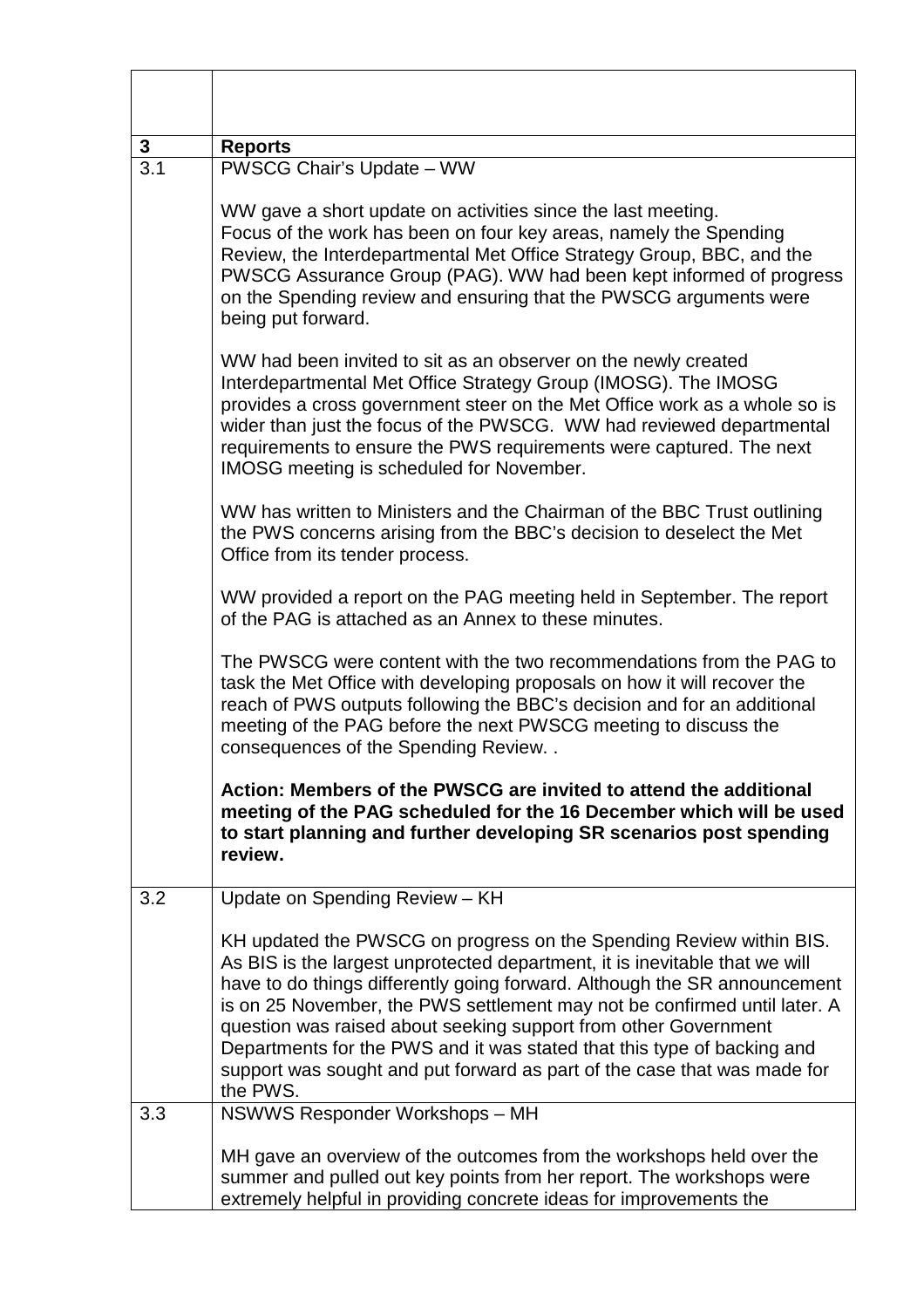|     | NSWWS and confirming that only minor changes were needed as the<br>service is operating very effectively. The report contains a list of<br>recommendations for consideration and accompanying measures of<br>success for these improvements. SB noted that it might be prudent to wait<br>until the outcome of the spending review before the full scope of these<br>recommendations is approved. It was therefore agreed to review the<br>recommendations in principle and to confirm their affordability at the<br>January meeting. A question was asked about the prioritisation of these<br>recommendations and how this would be achieved. WW informed the group<br>that it would be for the PAG to provide that level of steer and would do so<br>after the outcome of the spending review and would report back the<br>PWSCG on that issue. |
|-----|----------------------------------------------------------------------------------------------------------------------------------------------------------------------------------------------------------------------------------------------------------------------------------------------------------------------------------------------------------------------------------------------------------------------------------------------------------------------------------------------------------------------------------------------------------------------------------------------------------------------------------------------------------------------------------------------------------------------------------------------------------------------------------------------------------------------------------------------------|
|     | The presentation of this report and update met the stretch target for<br>milestone M1a: Test the concept of a next generation warnings service with<br>both the Responder Community and the Public, presenting proposals and<br>an outline implementation plan to the PWSCG January 2016 meeting.                                                                                                                                                                                                                                                                                                                                                                                                                                                                                                                                                  |
|     | The group agreed that this has been met.                                                                                                                                                                                                                                                                                                                                                                                                                                                                                                                                                                                                                                                                                                                                                                                                           |
| 3.4 | Update on PWS Reach and the BBC                                                                                                                                                                                                                                                                                                                                                                                                                                                                                                                                                                                                                                                                                                                                                                                                                    |
|     | PE updated the group on the latest position on the ongoing dialogue<br>between the Met Office and BBC regarding the issue of broadcasting<br>weather warnings.                                                                                                                                                                                                                                                                                                                                                                                                                                                                                                                                                                                                                                                                                     |
|     | Met Office are continuing their dialogue with the BBC in terms of getting the<br>desired level of assurance and commitment about how they would manage<br>the broadcasting of Met Office warnings in relation to a forecast supplied by<br>another provider. The BBC has agreed to provide clarity about how they will<br>make this work.                                                                                                                                                                                                                                                                                                                                                                                                                                                                                                          |
|     | SB provided an update from the Cabinet Office civil contingencies<br>perspective. They joined the discussion early on and have been speaking<br>with the BBC. The BBC have verbally agreed to continue broadcasting<br>severe weather warnings and other warnings outside of the NSWWS such<br>as air quality, pollen, flooding and volcanic eruption but have not provided<br>this commitment in writing yet. Further meetings are planned.                                                                                                                                                                                                                                                                                                                                                                                                       |
| 4   | 15/16 Performance                                                                                                                                                                                                                                                                                                                                                                                                                                                                                                                                                                                                                                                                                                                                                                                                                                  |
| 4.1 | Met Office quarterly summary                                                                                                                                                                                                                                                                                                                                                                                                                                                                                                                                                                                                                                                                                                                                                                                                                       |
|     | DR presented a summary of the main weather events and how these were<br>covered by the PWS over the summer months.                                                                                                                                                                                                                                                                                                                                                                                                                                                                                                                                                                                                                                                                                                                                 |
|     | The group were informed about the careful handling of messages that were<br>put out by the Met Office in respect of ex hurricane Joaquin in order to<br>accurately convey the uncertainty surrounding the possible storm track.<br>Members of the PWSCG had noted in the media that they saw there was a<br>clear explanation of the probability surrounding the possible storm track                                                                                                                                                                                                                                                                                                                                                                                                                                                              |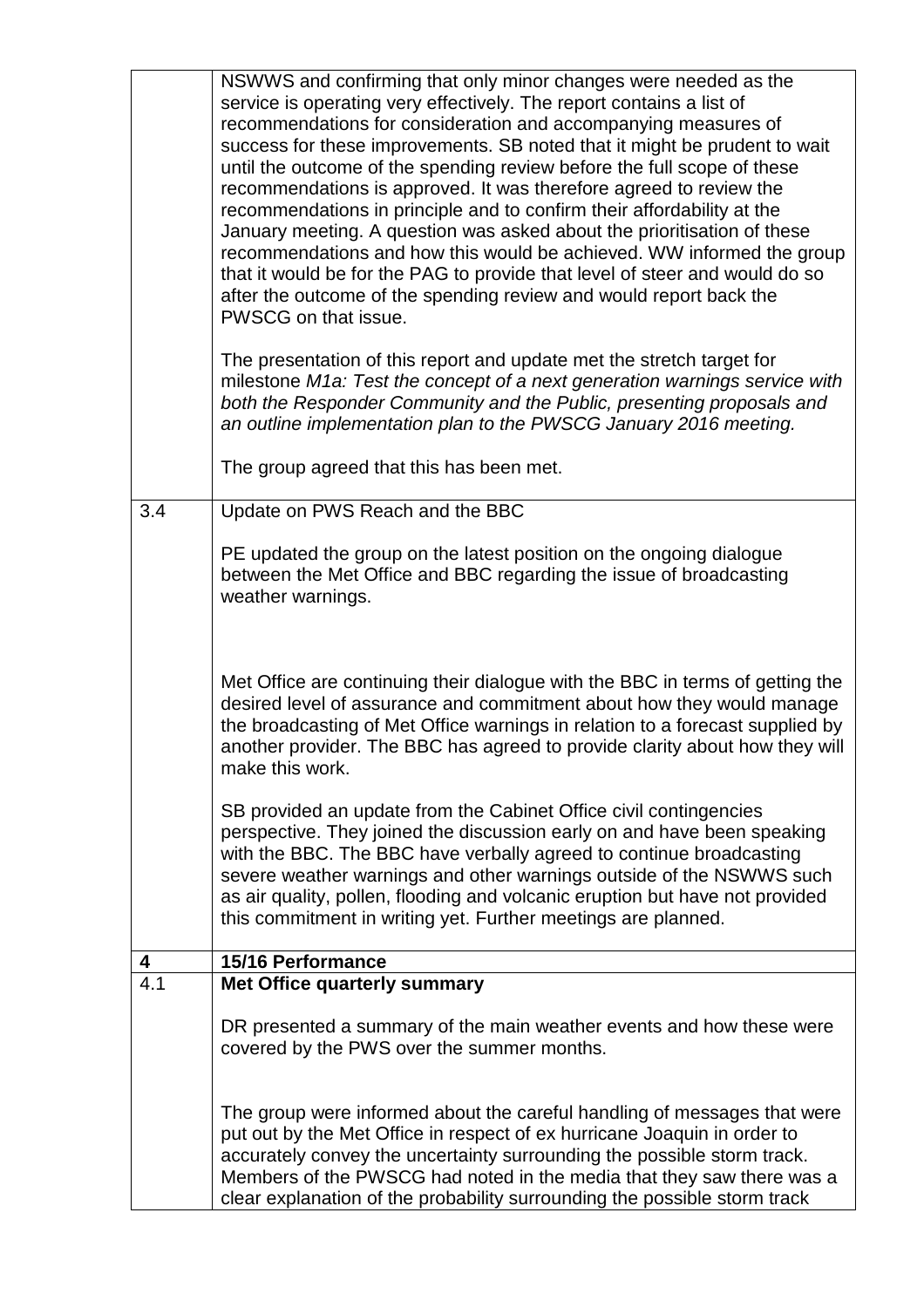|     | which they felt was a positive outcome. The MO blog was mentioned as a<br>channel that had a positive outcome on managing the messages.                                                                                                                                                                                                                                                                                                                                                                                                                                                                                                                                                                                                                                                                                                                                                                                                                                                                                                                               |
|-----|-----------------------------------------------------------------------------------------------------------------------------------------------------------------------------------------------------------------------------------------------------------------------------------------------------------------------------------------------------------------------------------------------------------------------------------------------------------------------------------------------------------------------------------------------------------------------------------------------------------------------------------------------------------------------------------------------------------------------------------------------------------------------------------------------------------------------------------------------------------------------------------------------------------------------------------------------------------------------------------------------------------------------------------------------------------------------|
|     | DR informed the group about the challenges of forecasting high pressure<br>systems and in particular in relation to levels of cloud cover over the north<br>sea and how this can progress inland.                                                                                                                                                                                                                                                                                                                                                                                                                                                                                                                                                                                                                                                                                                                                                                                                                                                                     |
|     | The group were also updated on the aspects of improving forecasts with the<br>increasing rollout of the HPC having a positive effect long term. There are<br>expected forecast improvements in the short term as the roll out of the HPC<br>continues. There is also work ongoing looking at how to better merge<br>current observations with the short term model forecast to provide an<br>improvement to the 3-6 hour forecast, this need for 'nowcasting' was a<br>theme that also emerged from the responder workshops.<br>The group were also informed of the recently announced storm naming<br>system that the Met Office has introduced. Evidence shows that naming<br>storms gives better outcomes in terms of getting the message out there to<br>the general public and makes it easier to hook a weather story angle to<br>broadcaster reporting. This is positive if a greater level of awareness is<br>achieved across the general public in terms of severe weather warnings.<br>There was discussion on the evolving El Nino event and the potential |
|     | impact/affect this could have on weather in the UK. It was noted that not all<br>of the conditions that have accompanied some previous El Nino events are<br>present at the moment so there is still some uncertainty about what we can<br>expect.                                                                                                                                                                                                                                                                                                                                                                                                                                                                                                                                                                                                                                                                                                                                                                                                                    |
|     | There was some discussion which highlighted the balance that needs to be<br>struck in terms of potential winter impacts and confidence of these<br>occurring.                                                                                                                                                                                                                                                                                                                                                                                                                                                                                                                                                                                                                                                                                                                                                                                                                                                                                                         |
|     | Action: MG to seek feedback from some PWSCG members on their<br>seasonal forecasting requirements.                                                                                                                                                                                                                                                                                                                                                                                                                                                                                                                                                                                                                                                                                                                                                                                                                                                                                                                                                                    |
| 4.2 | <b>Update on Milestones</b><br>Development of the Public Weather Media Service (PWMS)                                                                                                                                                                                                                                                                                                                                                                                                                                                                                                                                                                                                                                                                                                                                                                                                                                                                                                                                                                                 |
|     | CS explained the current status of this project which included an update on<br>the interest of broadcasters taking the service which has been very positive<br>overall.                                                                                                                                                                                                                                                                                                                                                                                                                                                                                                                                                                                                                                                                                                                                                                                                                                                                                               |
|     | SB raised a question about international forecast data being included in the<br>PWMS. Met Office confirmed that the focus at present is on the UK.<br>A prototype and demos of the PWMS are planned for January and the<br>anticipated go live date is scheduled for July 2016.                                                                                                                                                                                                                                                                                                                                                                                                                                                                                                                                                                                                                                                                                                                                                                                       |
|     | To note: The group were satisfied that Milestone 2a was met.<br>Milestone 2a: PWSCG endorsement of implementation plan for a<br><b>Public Weather Media Service (31 Oct 15)</b>                                                                                                                                                                                                                                                                                                                                                                                                                                                                                                                                                                                                                                                                                                                                                                                                                                                                                       |
|     | Action: Met Office to look into the question posed by SB on the<br>international element being included within the PWMS.                                                                                                                                                                                                                                                                                                                                                                                                                                                                                                                                                                                                                                                                                                                                                                                                                                                                                                                                              |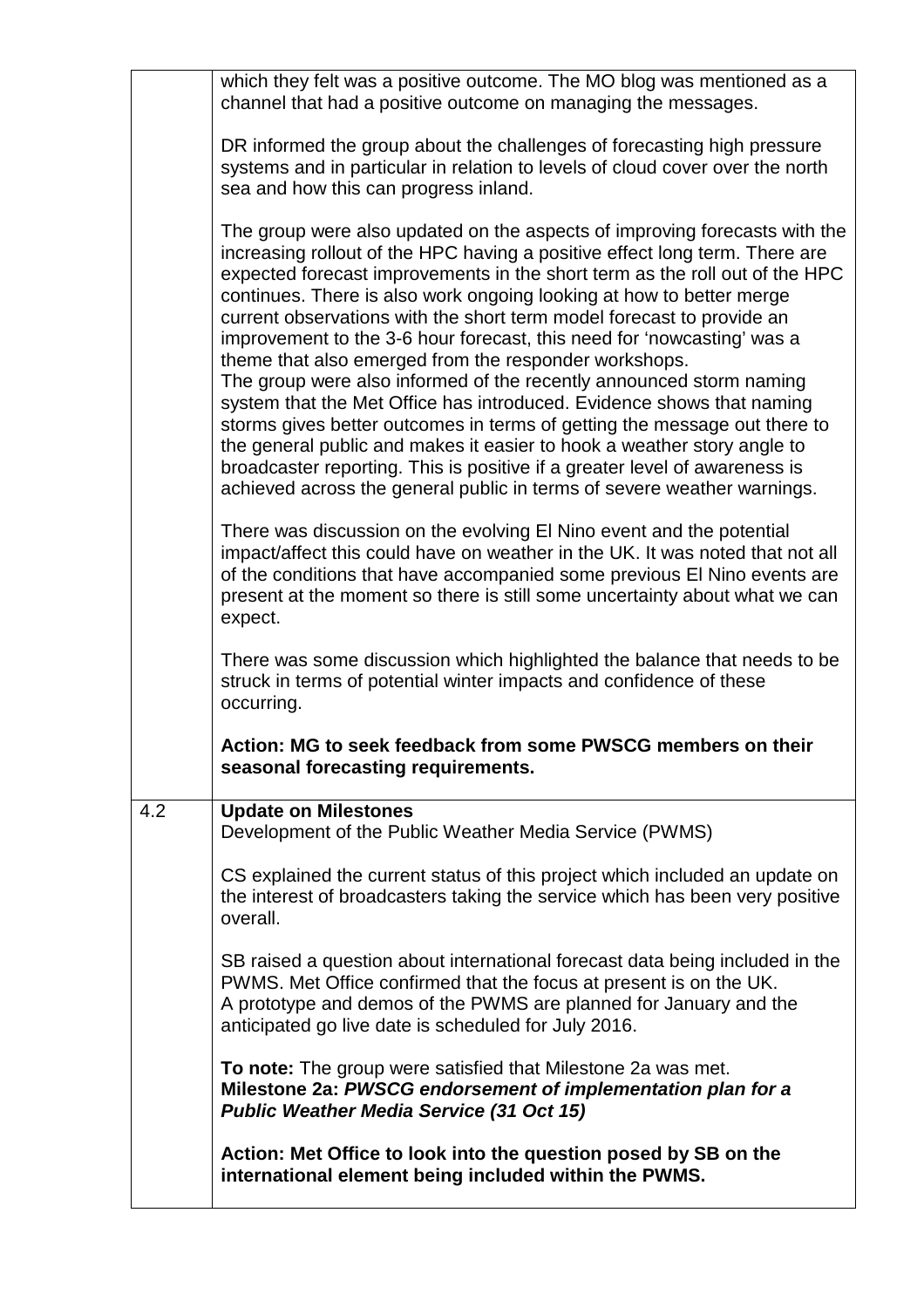|     | Action: AC to speak to the Met Office about more detail on the marine<br>forecast element of the PWMS.                                                                                                                                                                                                                                                                                                                                                                                                                                                |  |  |
|-----|-------------------------------------------------------------------------------------------------------------------------------------------------------------------------------------------------------------------------------------------------------------------------------------------------------------------------------------------------------------------------------------------------------------------------------------------------------------------------------------------------------------------------------------------------------|--|--|
|     | <b>Media and Reach sub-Group (MARG)</b>                                                                                                                                                                                                                                                                                                                                                                                                                                                                                                               |  |  |
|     | WW referred to the paper prepared by PR about the establishment of this<br>sub-Group that will be chaired by DH and will specifically focus on the issue<br>of reach and providing assurance to the PWSCG that the PWMS is<br>delivering for the users of the service. WW noted that Liz Howell BBC is<br>willing to play a part in this sub-Group.                                                                                                                                                                                                   |  |  |
|     | The group confirmed they were content with the proposal to establish the<br>MARG.                                                                                                                                                                                                                                                                                                                                                                                                                                                                     |  |  |
|     | Action: Two volunteers from the PWSCG are sought for the group and<br>members are invited to put their names forward to the Secretariat<br>within two weeks.                                                                                                                                                                                                                                                                                                                                                                                          |  |  |
| 4.3 | MS3a - Update to iPhone and Android, MS5 - Weather Observations<br>from Schools and Hazard Manager                                                                                                                                                                                                                                                                                                                                                                                                                                                    |  |  |
|     | RO provided the group with a progress update on these work areas. Work<br>is progressing very well with the updated App content. There is a strong<br>push to secure a release close to Christmas to capture new users who may<br>be downloading Apps during the holiday period. However it is too early to<br>judge whether this will be immediately before Christmas or soon after in the<br>New Year.                                                                                                                                              |  |  |
|     | The schools project is also progressing well and the scheme has got off to a<br>promising start with weather recording equipment now installed at the first<br>pilot school.                                                                                                                                                                                                                                                                                                                                                                          |  |  |
|     | The group agreed milestone 5a had been met.<br>M5a: Scope and begin implementation of a schools based pilot project to<br>provide weather observations and reports of weather impacts.                                                                                                                                                                                                                                                                                                                                                                |  |  |
|     | On Hazard Manager the work to switch over to version 2 is on track. A<br>significant component (Hydromet module) has been completed and work is<br>underway on the other modules such as FireMet and CHEMET.                                                                                                                                                                                                                                                                                                                                          |  |  |
|     | At the end of January 2016 all the PWS content and the vast majority of<br>other services will be available on Hazard Manager 2 and most users will<br>have transitioned over. Fall back to the original version of Hazard Manager<br>will be retained for resilience purposes. The aim is to switch off the original<br>version by Spring 2016. It was agreed that two non-PWS components (Blue<br>Tongue and Rivers Agency Northern Ireland) would be delivered beyond<br>January 2016 but by April 2016 to mitigate risk during the Winter period. |  |  |
| 4.4 | Secretariat report on Met Office performance                                                                                                                                                                                                                                                                                                                                                                                                                                                                                                          |  |  |
|     | MG provided some highlights of performance since the last meeting. On<br>PPM1, warnings accuracy, there was only one missed event in July and<br>one poor assessment for August. These do not reflect the quality of the                                                                                                                                                                                                                                                                                                                              |  |  |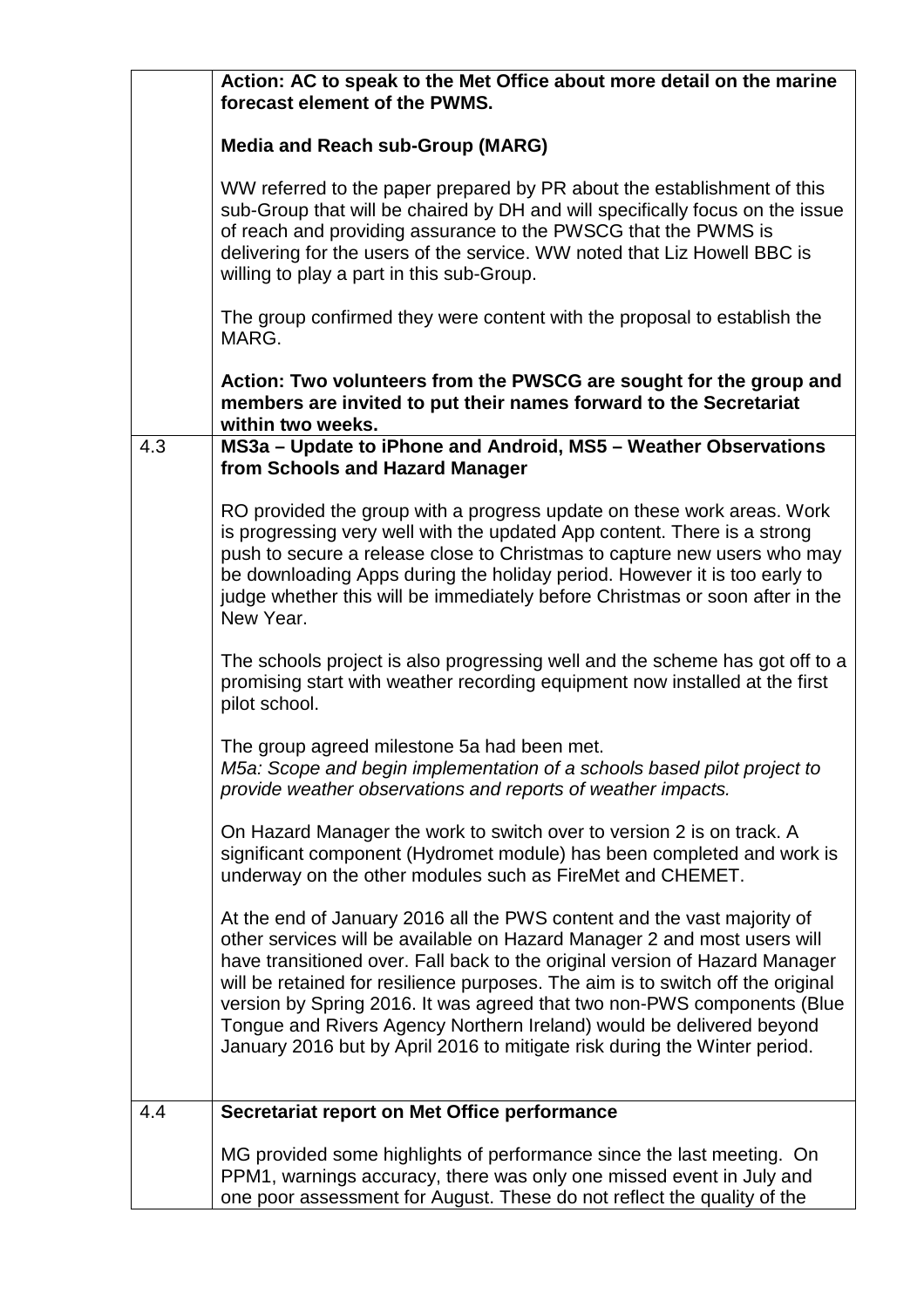|   | warnings overall. It was noted by the group that challenges remain<br>regarding the temporal and spatial accuracy in forecasting of convective<br>activity. Overall performance was better this summer than the previous<br>year.                                         |  |
|---|---------------------------------------------------------------------------------------------------------------------------------------------------------------------------------------------------------------------------------------------------------------------------|--|
|   | Close scrutiny is being paid to the forecast accuracy PPM and a detailed<br>report will be presented at the January meeting.                                                                                                                                              |  |
| 5 | <b>Updated Terms of Reference for the PWSCG</b>                                                                                                                                                                                                                           |  |
|   | MG explained the reason for updating the ToR so they offer more flexibility<br>on the frequency of meetings and introduced more generalised references<br>that should negate the need to have to update the ToR so frequently.                                            |  |
|   | The group were asked to consider the membership, should the ToRs<br>contain a list of Members and others appointed by the Chairman? Also it<br>should be clear about who makes up the core membership such as<br>members and observers especially when voting on matters. |  |
|   | Action: The group are asked to provide any further comments on the<br>draft ToRs to MG within the next week.                                                                                                                                                              |  |

# **Future PWSCG Meeting dates and locations:**

#### **PAG 4th Meeting, Met Office, Exeter, 16th December 2015 PWSCG 36th Meeting, BIS, 27th January 2016 PWSCG 37th Meeting, BIS, 27th April 2016**

## **Summary of Actions**

| <b>Action</b>                                                                                                                                                                                     | Owner            |
|---------------------------------------------------------------------------------------------------------------------------------------------------------------------------------------------------|------------------|
| <b>Action:</b> Members of the PWSCG are invited to<br>attend the December meeting of the PAG which<br>will be used to start planning and further<br>developing SR scenarios post spending review. | All              |
| Action: MG to seek feedback from some<br>PWSCG members on their seasonal forecasting<br>requirements.                                                                                             | <b>Mike Gray</b> |
| <b>Action:</b> Met Office to look into the question<br>posed by SB on the international element being<br>included within the PWMS.                                                                | Colin Seddon     |
| <b>Action:</b> AC to speak to the Met Office about<br>more detail on the marine forecast element of the<br>PWMS.                                                                                  | Andre Cocuccio   |
| <b>Action:</b> Two volunteers from the PWSCG are<br>sought for the group and members are invited to<br>put their names forward to the Secretariat within<br>two weeks.                            | All              |
| <b>Action:</b> The group are asked to provide any                                                                                                                                                 | All              |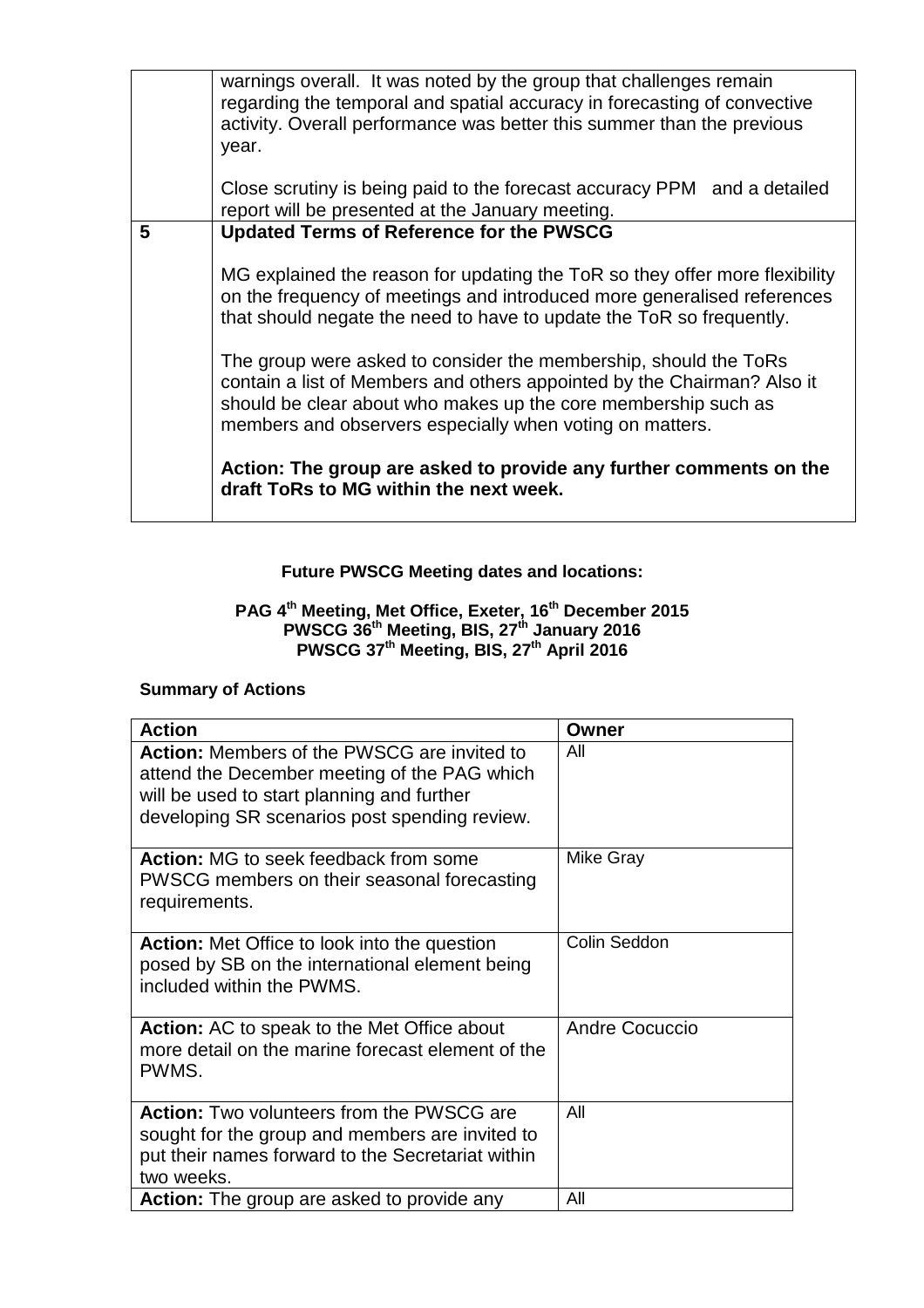## **Annex: Report to the PWSCG of the 3rd Meeting of the PWS Assurance Group**

The meeting took place at the Met Office, Exeter, on 15<sup>th</sup> September 2015. PAG members present were Wyn Williams, Denise Harker, Ian Hoult, George Tabeart, Andy Wells and Mike Gray.

The PAG reviewed three areas in this meeting:

- International Commitments;
- Technology; and
- Science, in particular, recent and future changes to operational models

The PAG received an update on progress with WMO, EUMETSAT, ECMWF and EUMETNET. The recent WMO Congress was very successful, with the UK achieving all of its objectives, including an acceptable budget settlement and the election of the Met Office CE to WMO Executive Council. EUMETSAT has successfully launched the last of its current series of geostationary satellites and Member States have now unanimously approved the next generation polar satellite series. The Met Office has committed to support ECMWF's Future Accommodation project, and is carefully reviewing ECMWF's proposed future strategy. The PAG re-emphasised the importance of the next generation satellites to the PWS.

The Met Office Exec Head of Technology presented an overview of the technology area to the PAG. The PAG noted that **THE COST OF MET OFFICE IT HAS REMAINED BROADLY THE SAME IN THE MET OFFICE FOR THE LAST 8 YEARS WHILST THE CAPABILITY HAS INCREASED, SO DELIVERING MORE WITH THE SAME AMOUNT OF MONEY.** Met Office IT infrastructure includes High Performance Computing (HPC), desktops, big data networks, mainframe, large web presence and data storage. The new HPC will bring new challenges around data volumes and the PAG was pleased to note that solutions were being developed to address this challenge. The PAG noted that recruitment and retention due to pay levels and retaining expertise for legacy systems within an aging workforce were two current concerns for the Technology area.

The Science Director briefed the PAG on recent model changes and how the Met Office planned to exploit the new HPC. The latest model change had detrimentally affected sunshine forecasts in one model configuration, but this problem had now been fixed and further work was planned to improve the model's handling of low cloud in certain high pressure conditions. The PAG was satisfied with the Met Office's processes for evaluating and approving model changes in that they gave the right balance between thorough testing and rapid implementation, and agreed that efficiency would be increased if research effort could be concentrated on a single (the best) model configuration. The PAG was satisfied that the plans for exploiting the new HPC would deliver rapid improvements to forecast accuracy.

The PAG reviewed the PWSCG Risk Register and considered in some depth the risks around PWS reach following the loss of the BBC contract, and the